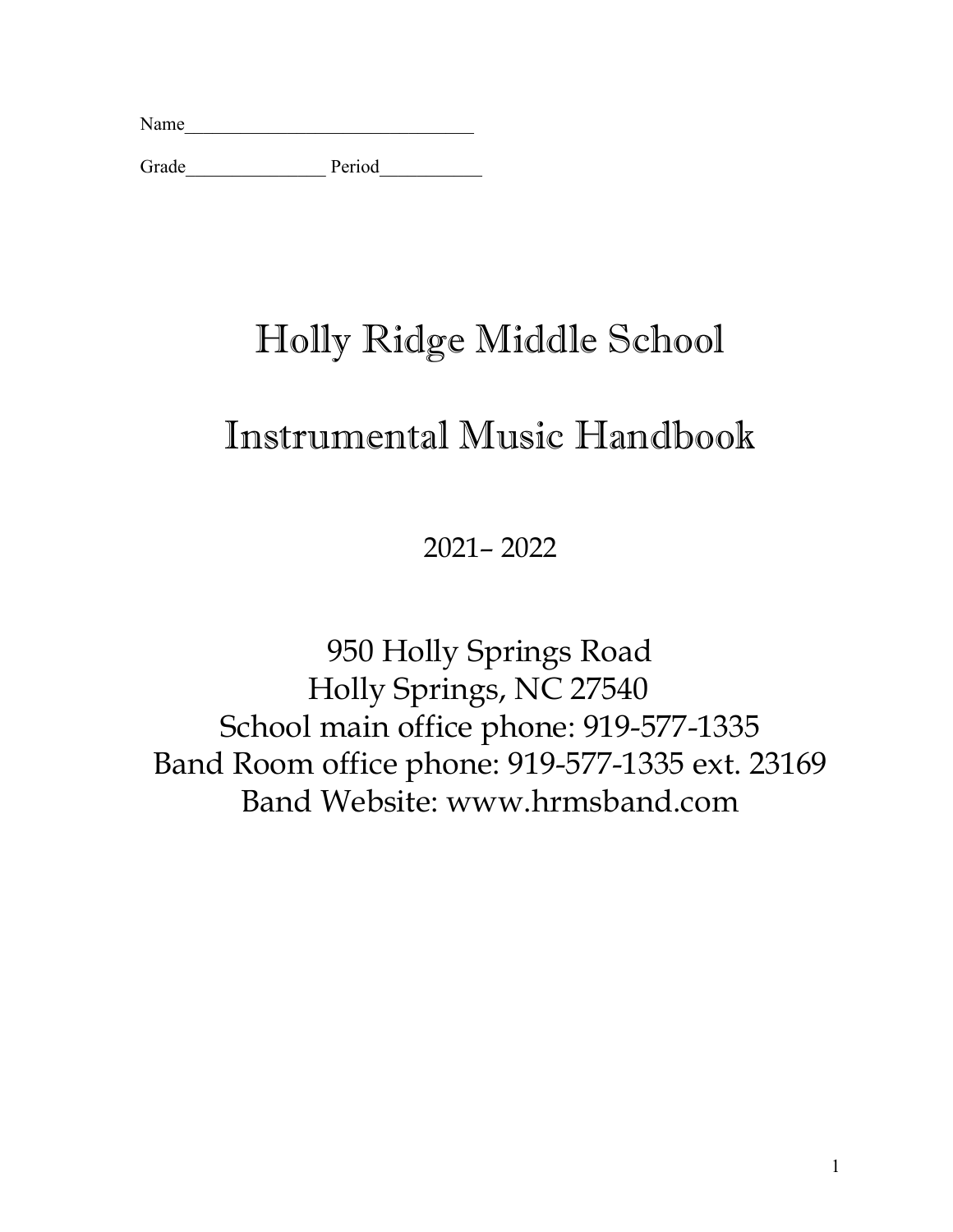Dear Students and Parents,

Welcome to Holly Ridge Middle School and the 2021-2022 school year! I hope you had a wonderful break and are excited to start playing together again or embark on a new journey learning an instrument. Holly Ridge's Instrumental Program is amazing, and I'm excited that you are going to be a part of it!

Parents, your child's progress is very important to me. Encouragement and communication are essential to your child's success as an instrumentalist. Please feel free to contact me at school (Band Office: 919-577-1375 ext. 23169), send a note, or email me at mgrimes@wcpss.net to discuss any of your concerns or questions. **Email is the best way to reach me and receive a quick response**. I will also be using Canvas to post important reminders for students regarding assignments or important dates.

In this handbook are procedures, guidelines, concert information and dates, grading system, and materials required. **This needs to be looked at very carefully so that you are aware of the expectations for participation in instrumental music.** 

**The last page of this Handbook is the "Quick Glance For Parents" list of things that parents need to know for the school year in band. Parents NEED to read that list as a bare minimum to know what to expect. Parents, I encourage you to read into the details of every aspect and expectation of my program, but I know that you may not have the time. That is why I ask you at least read the "Quick Glance"**

Please stop by the band room so that we can get to know one another. Thank you for your interest, support, and dedication to the Holly Ridge Middle School Band Program! I look forward to working with you and your student.

Your Friendly Neighborhood Band Director,

Michael Grimes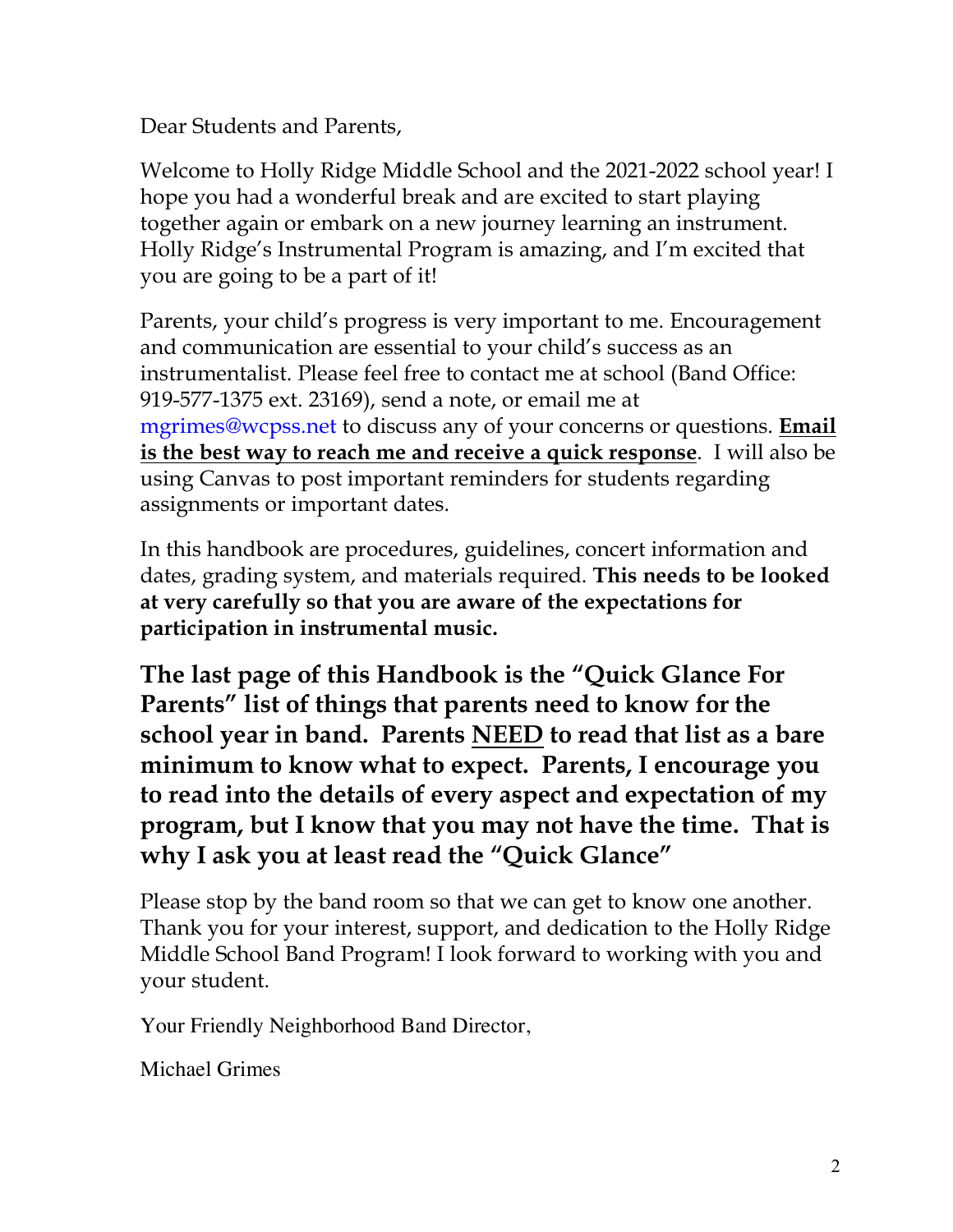## **Holly Ridge Instrumental Music Expectations**

## **Classroom Procedures:**

- 1) Follow all school rules
- 2) Have your instrument, music, and a pencil at all rehearsals
- 3) Go to the bathroom **BEFORE** you arrive at Band or **BEFORE** class starts
- 4) Have your instrument assembled and ready to play 5 minutes after the bell
- 5) No food or drink (including gum!) is permitted in the band room besides water.
- 6) While the director is working with another section, please be quiet and respectful and work silently on your part.
- 7) Stop playing when the director stops conducting
- 8) Respect the property of others
	- a. **NEVER** use another's instrument/reeds, open their case, or move it in the storage room
	- b. Respect the room equipment (don't play with or lean on music stands).
	- **c.** Never touch the school's percussion equipment without permission from the director. **If you are not a percussionist then you should never touch the equipment or be in the back of the band room.**
- 9) Percussion equipment must be covered (timpani and mallets) and all accessories put in their proper place before leaving class
- 10) Have fun! Band should always be an enjoyable experience. I will do everything I can to make that happen, but I need your help to make it so!

#### **Golden Rule: "Respect is a two-way street."**

## **Grading**

20% Daily class work 10% Homework 15% Quizzes 25% Playing Tests 30% Concerts/Performances

## **Daily Class Work**

Students should bring instruments, music/method book, accessories and a pencil to class **every** day. Every 2 weeks there will be a grade for daily class work. If a student does not bring their music or instrument to class it is -5 points. If they do not bring either then it is -10 points. At the end of the 2-week period a grade will be put into PowerSchool. As long as you bring both items and try your best then you'll get a 100 for Daily Class Work.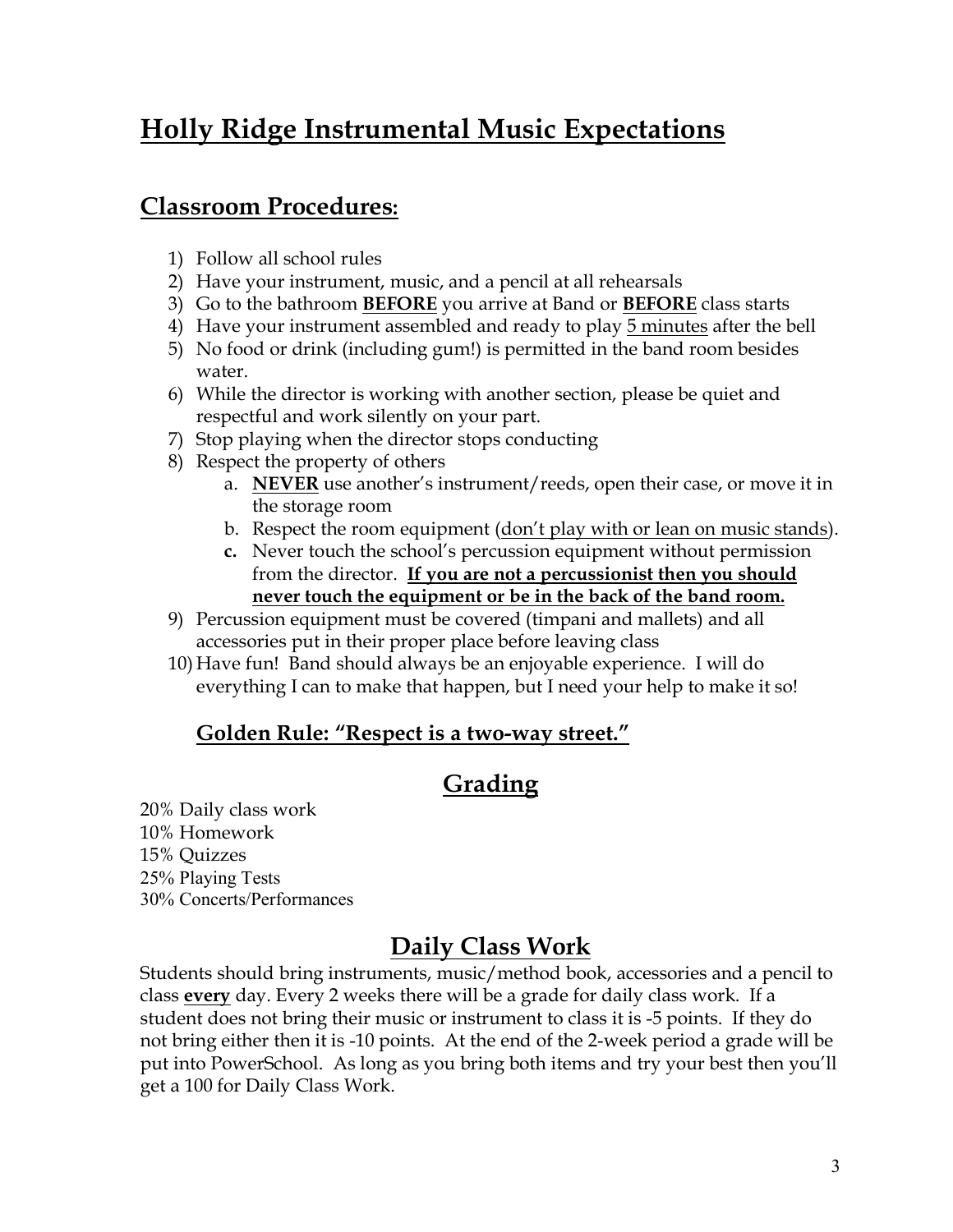If a student has an illness that prevents them from playing, the only way to be excused from playing is through a note from a parent/guardian. In addition, students must have a note if their instrument is in the repair shop. **If you're too sick to play, then you're too sick to be at school!**

## **\*\*\*Practice and Homework Expectations**

Students are expected to practice 10-15 minutes a day, 4 days a week outside of school. Students are encouraged to practice more if they need/want to.

## **Tests**

Playing and written tests will be given to review material from class work. **A student is allowed to retake a playing test as many times as they want to improve their grade up until 1 week after the initial playing test was given.** If a student is absent the day of the playing test they are required to come in the morning or after school during the 1-week period to make it up otherwise they will be given a 0. Preparedness and improvement will be the criteria for all playing tests.

**It is the student's responsibility to make up missed tests or retake tests. It is not the director's nor the parents' responsibility to do so.**

## **Concerts**

Student attendance at all concerts is mandatory. This is a performance based elective and concerts are an essential part of the curriculum. Transportation problems should be discussed with the director. Emergencies will be handled at the director's discretion. Students are expected to wear concert attire for all performances. The concert grade is based on behavior and overall performance.

**\*If your child is not committing themselves to learning the music and performing then the director reserves the right to remove them from performing in the concert up until the day of the concert and an alternative assignment will be given to them.**\*

## **Concert attire**

**Gentlemen** – White Button-Down Shirt, Black Pants, Black Socks, Black Shoes, Black Bowtie OR Black Tie **Ladies** – White Top with Black Pants/Black Skirt OR Black Dress, Black Shoes

## **Important Dates (MARK YOUR CALANDAR!)**

\*August  $30^{th} - 6^{th}$  Grade Virtual Instrument Rental Night ( $6^{th}$  Grade)

\*September  $17<sup>th</sup>$  – Holly Springs High School Middle School Band Night ( $8<sup>th</sup>$  Grade)

\*September  $17<sup>th</sup>$  – Apex Friendship High School Middle School Band Night ( $8<sup>th</sup>$  Grade)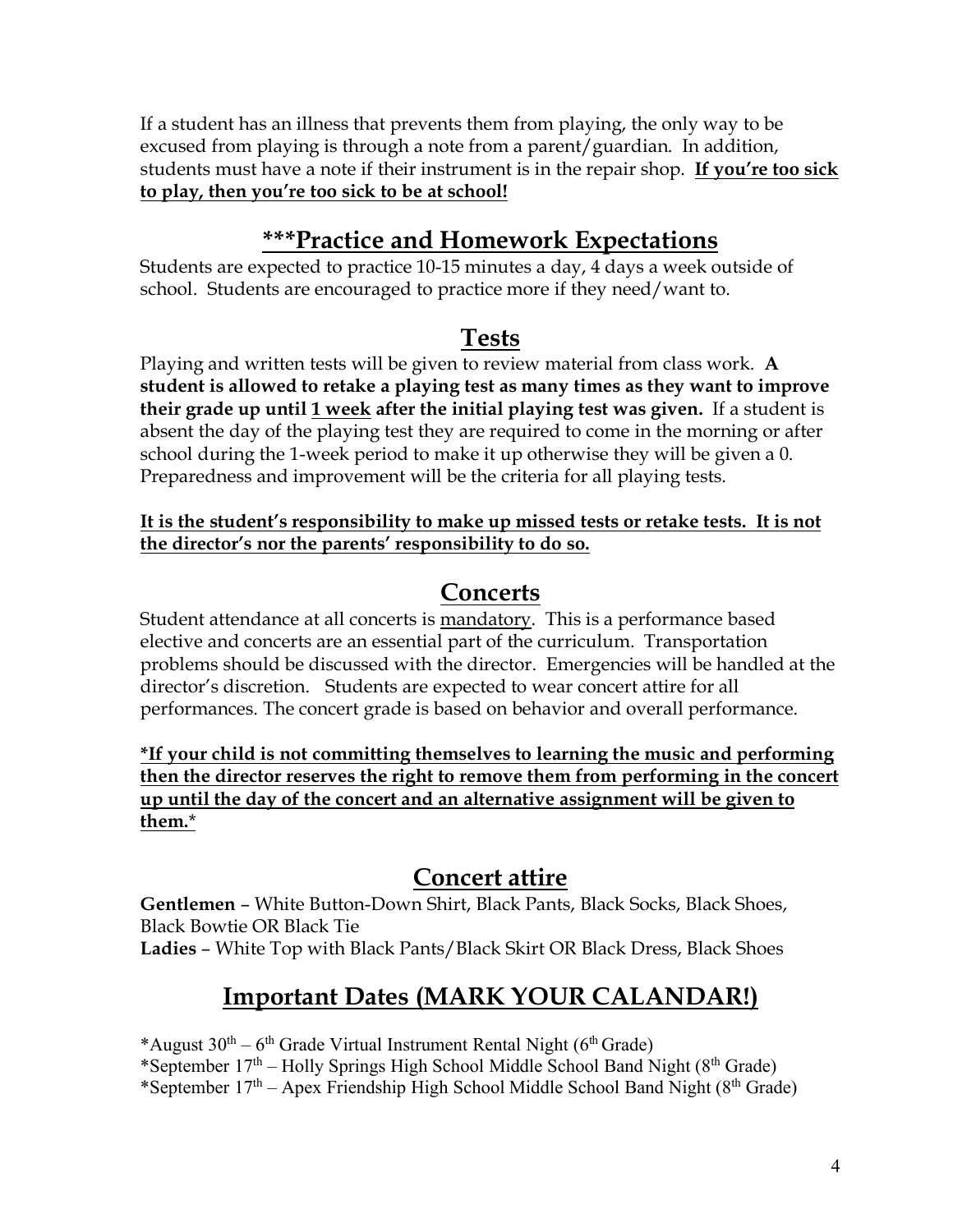\*October  $8<sup>th</sup>$  – Middle Creek High School Middle School Band Night ( $8<sup>th</sup>$  Grade) \*September  $17<sup>th</sup>$  – Fuquay Varina High School Middle School Band Night ( $8<sup>th</sup>$  Grade) \*November  $15<sup>th</sup> - 6<sup>th</sup>$  Grade Fall Band Concert (6<sup>th</sup> grade + 7<sup>th</sup> Grade Beginners) \*November  $16<sup>th</sup> - 7<sup>th</sup>$  Grade Fall Band Concert ( $7<sup>th</sup>$  grade) \*November  $17<sup>th</sup>$  – 8<sup>th</sup> Grade Fall Band Concert (8<sup>th</sup> grade) \*December  $11<sup>th</sup>$  – Holly Springs Christmas Parade (7<sup>th</sup> & 8<sup>th</sup> grade) **\***December 15th – Holiday Band Concert (6th, 7th, & 8th grade) \*January 8<sup>th</sup> – All District Band Auditions @ Middle Creek High (7<sup>th</sup> & 8<sup>th</sup> Grade) \*March  $3^{rd}$  – Night at the Oscars Band Concert ( $7<sup>th</sup>$  &  $8<sup>th</sup>$  Grade) \*May  $17<sup>th</sup>$  – 6<sup>th</sup> Grade Spring Band Concert (6<sup>th</sup> grade) \*May  $18<sup>th</sup>$  – 7<sup>th</sup> Grade Spring Band Concert (7<sup>th</sup> grade) \*May  $19<sup>th</sup> - 8<sup>th</sup>$  Grade Spring Band Concert ( $8<sup>th</sup>$  grade)

#### **Events may be added or modified as the year progresses.**

Necessary supplies (reeds, oil, method books, etc.) may be purchased at:

Music and Arts Center: 919-854-0024 Crossroads Plaza 426 Crossroads Blvd., Cary

#### **The method books for each class are as follows:**

**Beginning Band**: Essential Elements 2000: Book 1 (Yellow) **Intermediate Band**: Essential Elements 2000: Book 2 (Red) **Advanced Band**: Standard of Excellence: Book 3 (Green)

The following items are required for students to have with their instruments at all times for proper use and care of their instruments. Brands noted are only recommendations. (If a private teacher recommends something else, please follow their recommendations)

| <b>FLUTE</b>     | Cleaning rod, Cloth handkerchief                                                                                   |
|------------------|--------------------------------------------------------------------------------------------------------------------|
| <b>OBOE</b>      | Swab, extra reeds, soft cloth, reed case, cork grease                                                              |
| <b>CLARINET</b>  | Cloth swab<br>*Vandoren or Rico reeds (2 – 2.5), Reed case for 4 reeds, Cork<br>grease, soft cloth                 |
| <b>BASSOON</b>   | Swab, neck or seat strap, extra reeds, soft cloth, small water<br>container to soak reeds, cork grease             |
| <b>SAXOPHONE</b> | Swab, *Vandoren or Rico reeds (2 – 2.5), Reed case for 4 reeds,<br>cork grease, soft cloth, comfortable neck strap |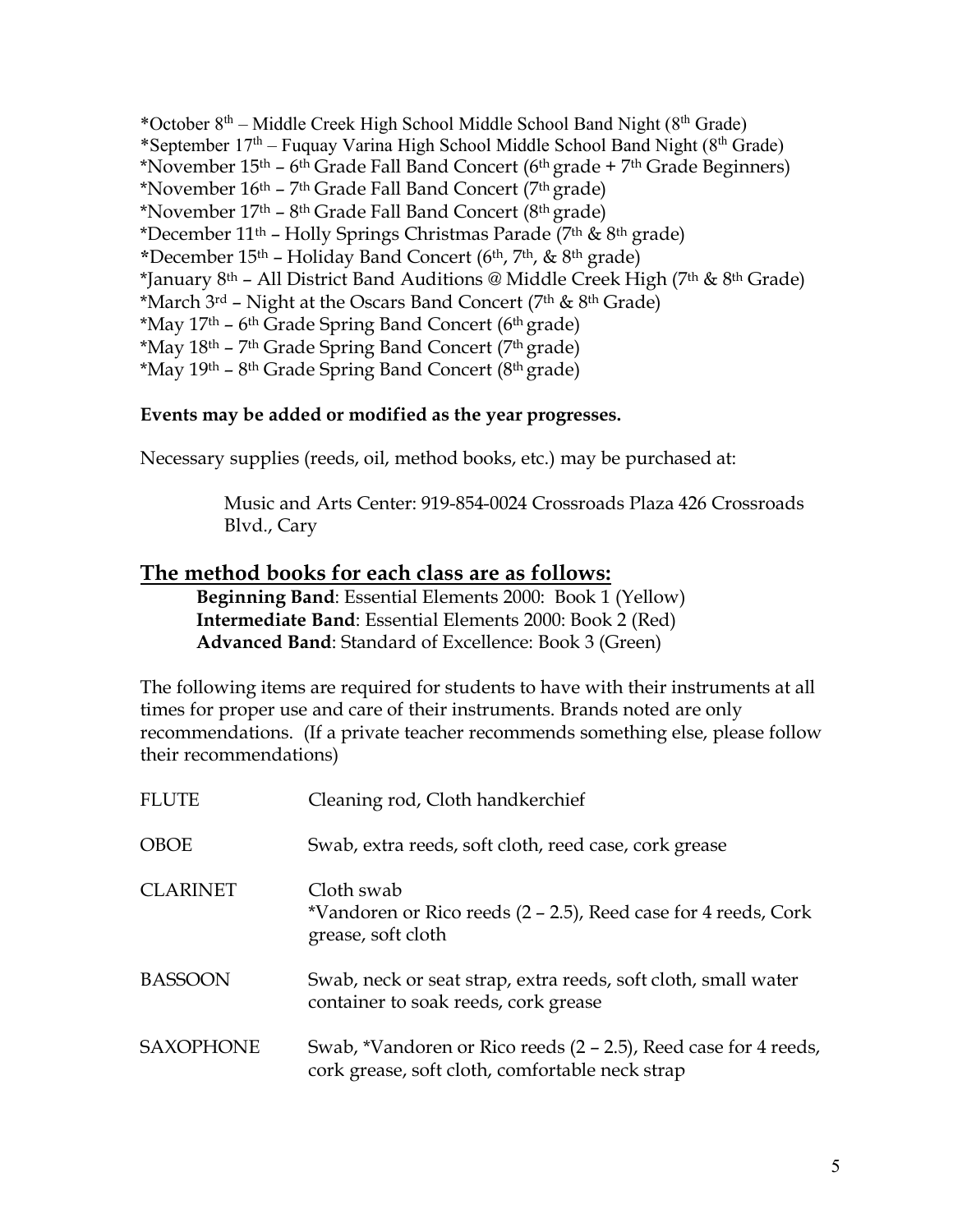#### **All reed players must have at least 3 playable reeds at all time. Reed players will need to have a reed guard case which holds 4 reeds**

| Please note that it is cheaper (per reed) to buy them by the box rather than |  |  |
|------------------------------------------------------------------------------|--|--|
| individually.                                                                |  |  |

| <b>TRUMPET</b>     | Valve oil, Tuning slide grease, snake (flexible nylon covered<br>wire with brushes on each end       |
|--------------------|------------------------------------------------------------------------------------------------------|
| <b>FRENCH HORN</b> | Same as trumpet, but ROTOR valve oil                                                                 |
| <b>TROMBONE</b>    | Trombone slide cream & spray bottle, snake (flexible nylon<br>covered wire with brushes on each end) |
| PERCUSSION         | 6 <sup>th</sup> Grade: Bell Kit<br>7th & 8th Grade: Vic Firth EP2 Intermediate Educational Pack      |

#### *It is recommended to have a folder or binder for Band.*

## **Music**

In addition to the method books, each student will be issued sheet music and a music folder. Students need to keep track of this music and should write their name on the top of each piece of sheet music so that if it is misplaced it can be returned easily.

### **Instruments**

Each student is expected to furnish his/her own instruments by renting or purchasing from one of the area music stores. The school has a few of the larger instruments (Bass Clarinet, Horn, Euphonium, Tuba), which will be assigned to individuals at the teachers' discretion. Students using a Holly Ridge owned instrument must fill out a check-out form, and are responsible for the care of that instrument and any damages that incur. **Students must place an identification tag on the instrument.** Stray marks or any other identifying marks will not be accepted as identification.

**I strongly encourage parents to keep the instrument brand and serial number on file at home.**

## **Instrument Masks**

Each student (except Percussionists) will be given an Instrument Mask and, depending on the instrument, a Bell Cover. Through the use of these CDC and Wake County approved items it should create a safe environment for students to still play their instruments without spreading any potentially harmful germs.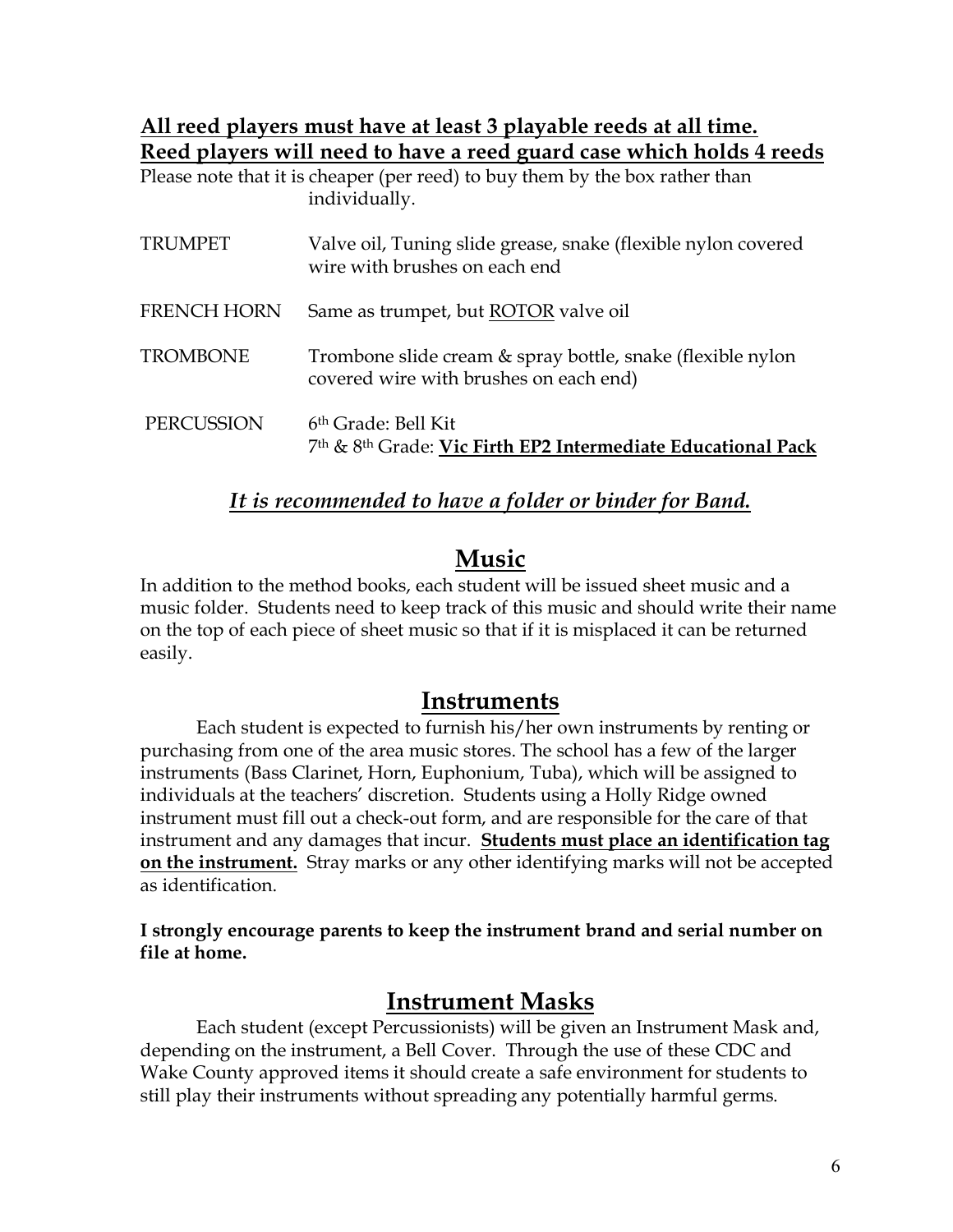Students are responsible for their own Protective Items and must not lose them! I have very few extras, but students will be responsible for obtaining a new one if they lose theirs! We will try to play outside as much as possible to limit the amount of time spent in the Band Room with masks on.

#### **Canvas**

Canvas will essentially be replacing Google Classroom this coming year by all Holly Ridge Middle School teachers. I will not be using Canvas very often and will only use it to post reminders about playing tests, assignments for students quarantined, or other important documents. Otherwise all other information can be found on the Band website.

### **Jazz Band**

Jazz Band is an extra-curricular ensemble that performs Jazz music. Jazz Band meets on Thursday mornings from 7:15 am – 7:45 am. Jazz Band is an auditionbased ensemble and auditions will be done during the 3rd week of classes. The audition music can be found on the band website under the "Students" tab.

#### **Smartmusic**

Smartmusic is an online program for students to practice music from class, be graded on playing tests, and discover new pieces of music to play. It does require a subscription to use; only \$10 for a year or \$20 if you want a premium subscription. **We will only be using this program if we go back to fully virtual**, but fingers crossed we don't have to! More information about how to access this program will be sent to parents via email if we return to virtual instruction.

The overall goal I have for my students is that they have an extremely positive and inspiring experience learning about music and performing in band. I will do everything in my power to make this possible for my students, but I will need a strong communication between parents and myself to make this happen. I look forward to a wonderful year of band here at Holly Ridge Middle! Let's make it an incredible experience together!

Michael R. Grimes Director of Bands Holly Ridge Middle School